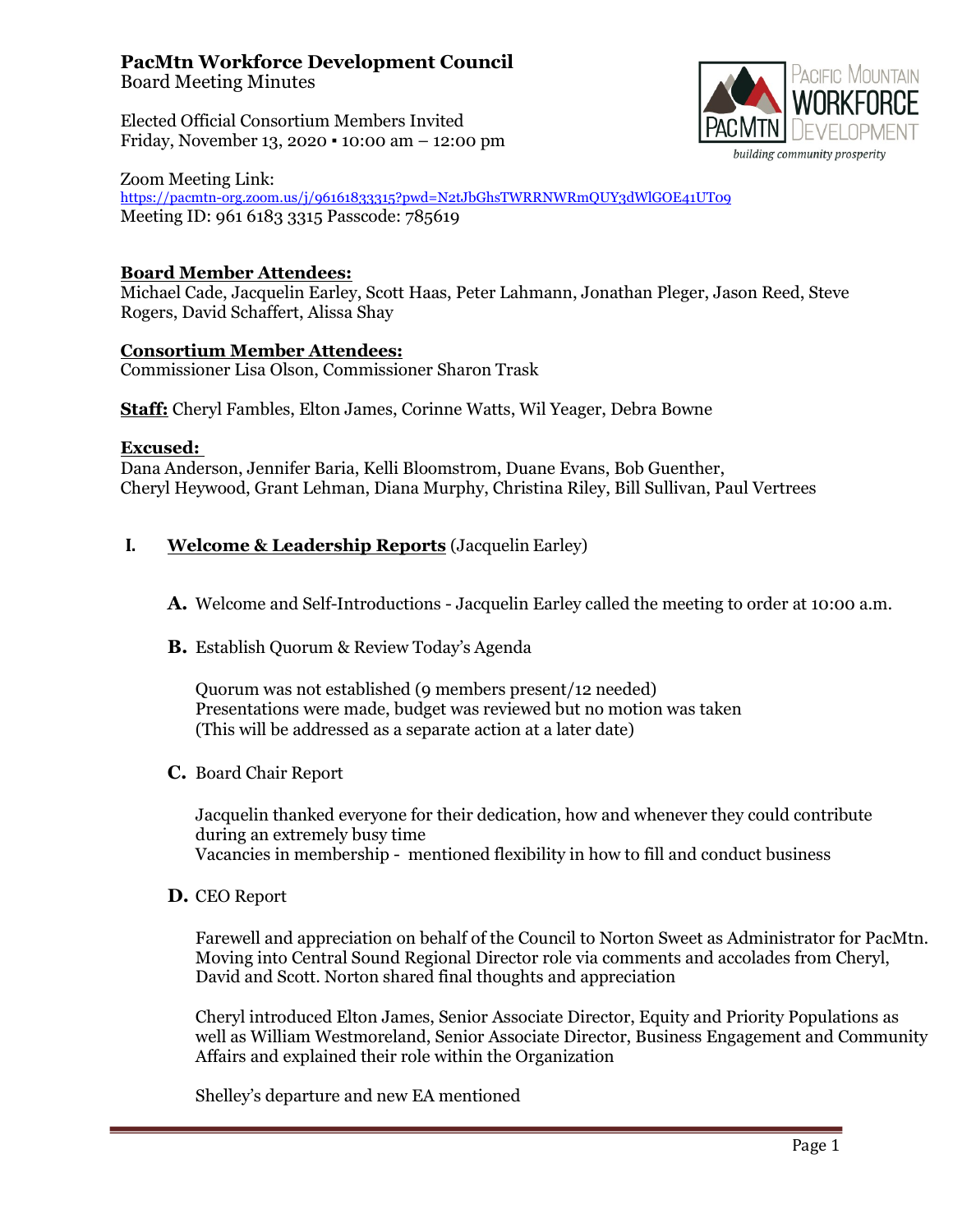Gratitude to Corinne Watts and Wil Yeager for workload pickup

Announced Regional Forecast & Innovation Expo December 3 and invitation to Board/Consortium Members to register (fees covered by PacMtn) [https://thurstonedc.com/regional](https://thurstonedc.com/regional-economic-forecast-innovation-expo/)-economic-forecast-innovation-expo/ Nancie Payne Excellence Award Nominations Winner to be declared at the Expo (info on Expo and Nancie Payne Awards will be sent) \*Cheryl sent 11/13/20 Mention of COVID protocols in office as well as work from home accommodations

\*Vince's data packet – Send to the Collaborative automatically

Challenges to the region – Unemployed, Youth etc.

Stories of Hope and Impact

Peter Lahmann questions - Definition of poverty households? Under \$52k? Basic food household? SNAP/BFET?

#### **II. Action: Consent Agenda**

The Consent Agenda is a SINGLE item for Board consideration that encompasses items the Board would typically approve with little comment. Procedural items such as approval of Minutes, or other legal or housekeeping items are appropriate for a Consent Agenda. There can be explanation of items, but there is no discussion of the Consent Agenda. If discussion is warranted or requested ANY item can be immediately removed and placed on the regular Agenda for full board discussion.

**No vote**

**Action Item:** Motion to Approve June 2020 Board Minutes MeetingMinutes (Attachment 1)

#### **No vote**

**Action Item:** Motion to Approve June 2020 EFC Minutes Meeting Minutes (Attachment 2)

### **No vote**

**Action Item:** Motion to Approve Extension of COVID Declaration of Emergency until June 30, 2021 (Attachment 3)

**No vote**

### **III. Committee & Task Force Updates** (Task Force Leads)

**A.** Executive Finance Committee Discussed in Special Session

### **B.** One Stop Committee

Corinne gave the update Cheryl Heywood on vacation Last meeting was the first Thursday in October. Topics included virtual services, updates & SOPs One Stop and Priority Populations committees have been combined temporarily Elton, Jonathan, Christina will be working together to plan potential separate meetings for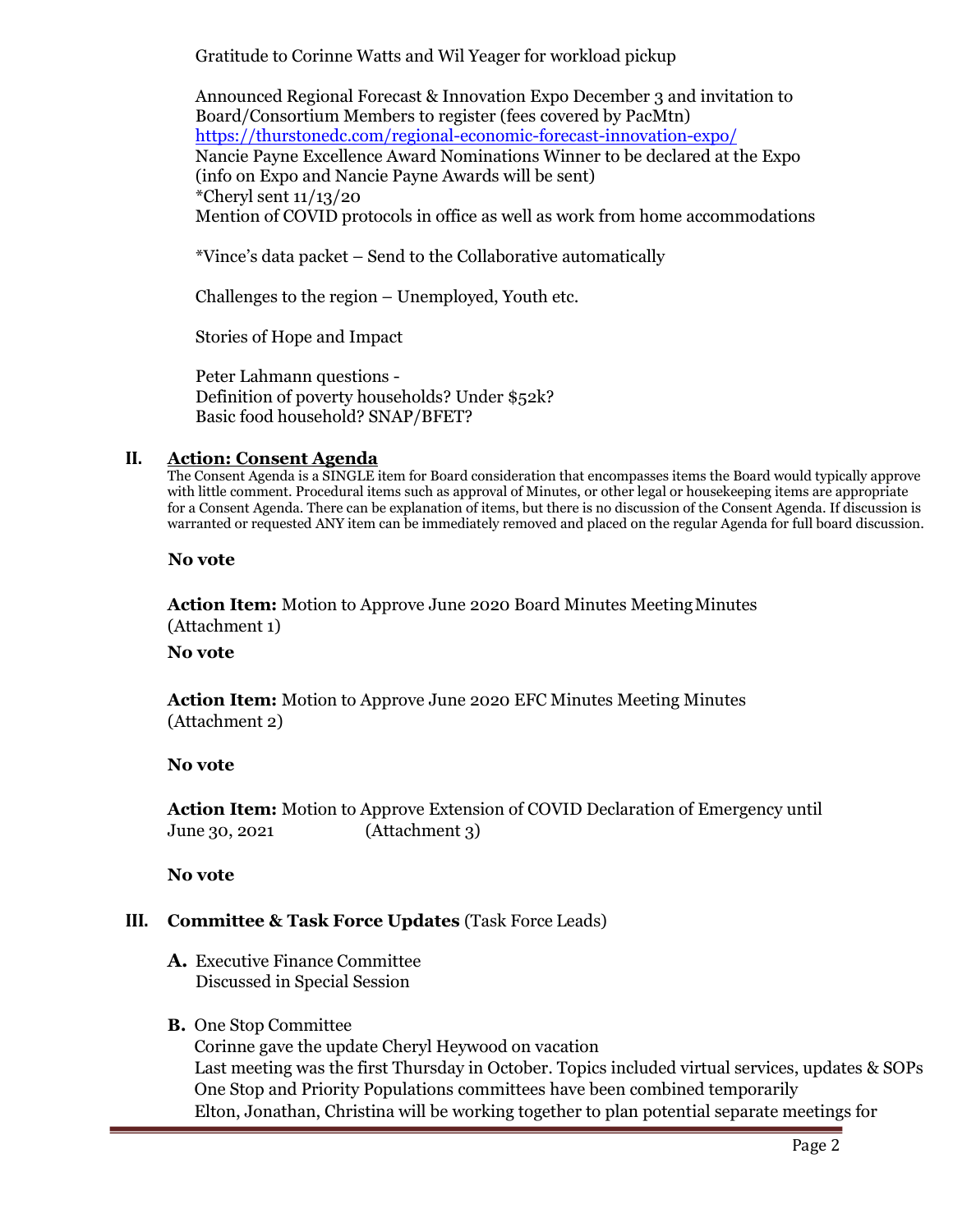Priority Pops meetings going forward

- **C.** Targeted Populations See B. above
- **D.** Business and Sector Engagement (BaSE) William will be working with EDC professionals and business services contractor to determine how to best serve
- **E.** Adult Basic Education & Literacy (ABEL) Fall quarterly meeting has not been held Corinne has met with community colleges individually to discuss how they would like to utilize funds. That work will be underway shortly
- **F.** One-Stop Collaborative

David Schaffert discussed reintegration of ESD staff following UI, facilities changes, specifically WS Thurston, reconfiguration, how to operate within COVID time, DEIC work within WS OPS Teams

Mentioned service delivery dashboard numbers from previous year to this and the high level within which services, although disrupted, are still being provided

## **IV. Action Items & Strategic Discussions**

**A. Action Item:** Motion to Approve PY20 Final Budget and Recommendation Do/Do Not Pass for Consortium (Attachment 4) Wil – In November 6, 2020 Memo (Revenue forecast of \$13,110,198 is incorrect. S/B \$13,079,378 Decrease of \$273,307 is correct) Discussed PY20 final budget themes, administrative operations budget, summary of revenues, prelim to current budget comparisons

## **Advisory vote – Sharon Trask Peter moved to accept the final budget as an advisory vote Peter motioned - Sharon seconded**

\*Suggestion from Peter - Notify the Board that an advisory role in the affirmative occurred during the meeting

- **B. Information Only**: WIOA Service Provider Procurement Initiated (Attachment 5) Business Services and Youth in December, 2020
- **V. Motion and Vote**: Adjourn into Executive Session to discuss Personnel Matter

**Peter motioned All were in favor**

I stopped the recording here at 11:10 a.m.

### **VI. Good of the Order & Announcements**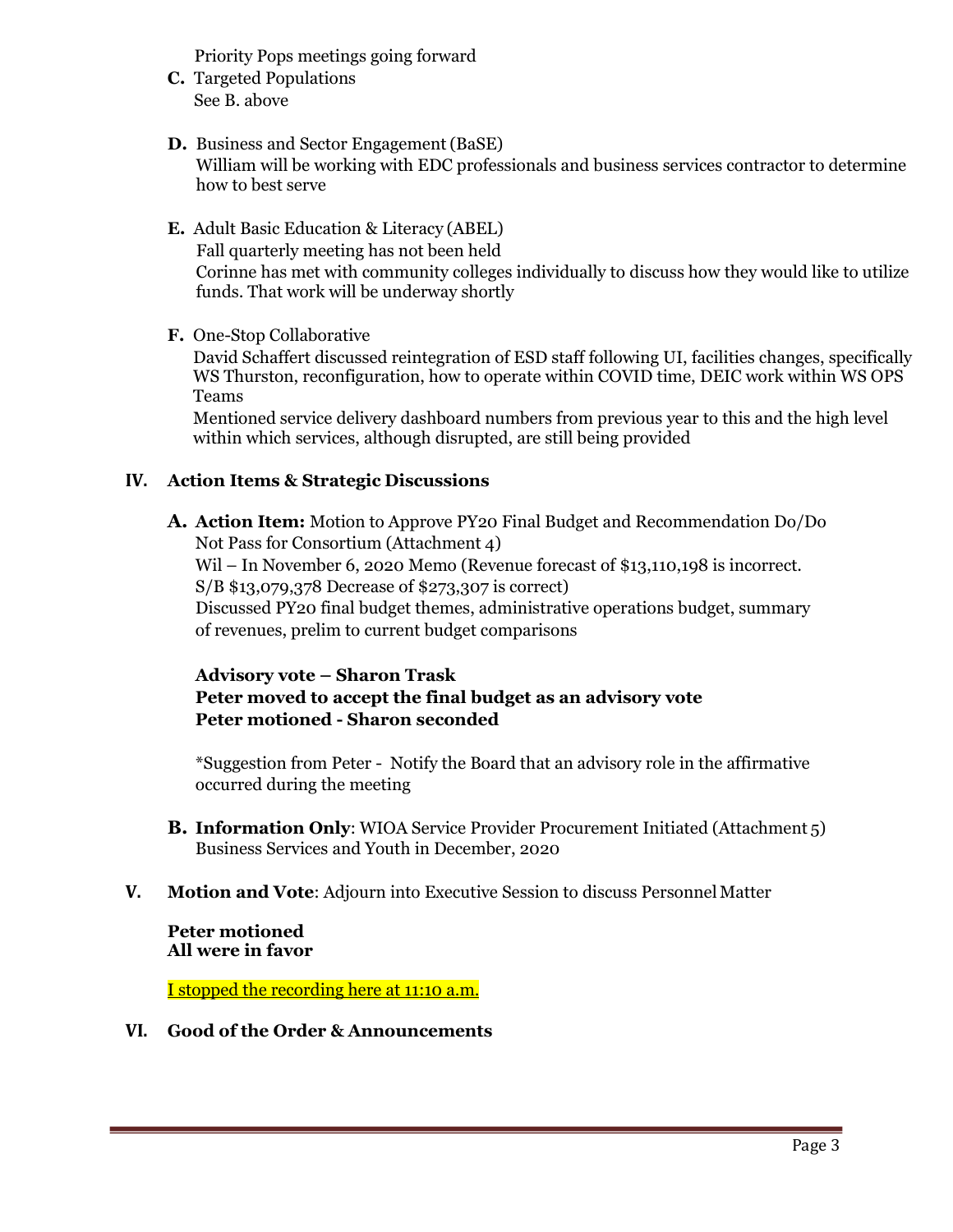| $2019$ $2020$ wdc members |                                                     |                                                 |  |  |
|---------------------------|-----------------------------------------------------|-------------------------------------------------|--|--|
| <b>Name</b>               | <b>Business/Organization</b>                        | <b>Representation</b>                           |  |  |
| 1. Duane Evans            | Port Blakely U.S. Forestry                          | <b>Business: Wood Products</b>                  |  |  |
|                           |                                                     | Manufacturing                                   |  |  |
| 2. Jonathan Pleger        | Morningside                                         | <b>CBO/Serves Disabled Populations</b>          |  |  |
| 3. Alissa Shay            | Port of Grays Harbor                                | <b>Business: Logistics Cross Sector</b>         |  |  |
| 4. Vacant                 | <b>Greater Grays Harbor</b>                         | <b>Business: Economic Development</b>           |  |  |
| 5. <mark>Vacant</mark>    | <b>Mason County</b>                                 | <b>Business:</b>                                |  |  |
| 6. Jacquelin Earley       | Sierra Pacific                                      | <b>Business: Wood Products</b><br>Manufacturing |  |  |
| 7. Steve Rogers           | Pacific County Historical Society &<br>Museum       | <b>Business: Tourism &amp; Recreation</b>       |  |  |
| 8. Vacant                 | <b>Pacific County</b>                               | <b>Business: Economic Development</b>           |  |  |
| 9. Michael Cade           | <b>Thurston County EDC</b>                          | <b>Business: Economic Development</b>           |  |  |
| 10. David Schaffert       | <b>Thurston County Chamber</b>                      | <b>Business: Private Sector Enterprise</b>      |  |  |
| 11. Scott Haas            | <b>Employment Security Dept.</b>                    | <b>Wagner-Peyser Employment</b><br>Service      |  |  |
| 12. Sherry Barry          | Twin Harbors Labor Council                          | Labor Organization                              |  |  |
| 13. Cheryl Heywood        | <b>Timberland Regional Library</b>                  | CBO/Serves All Populations                      |  |  |
| 14. Vacant                | <b>Grays Harbor College</b>                         | <b>Post-Secondary Higher Education</b>          |  |  |
| 15. Dr. Dana Anderson     | Educational School District #113                    | K-12 Education                                  |  |  |
| 16. Bob Guenther          | Thurston, Lewis, Mason Counties<br>Labor Council    | Organized Labor                                 |  |  |
| 17. Paul Vertrees         | DSHS/DVR                                            | <b>Vocational Rehab</b>                         |  |  |
| 18. Jason Reed            | <b>DSHS/Community Services</b>                      | <b>TANF-DSHS</b>                                |  |  |
| 19. Kelli Bloomstrom      | Centralia College                                   | <b>ABE:</b> Regional                            |  |  |
| 20. Grant Lehman          | <b>Jack's Country Store</b>                         | <b>Business: Private Sector Enterprise</b>      |  |  |
| 21. Vacant                | <b>Thurston County</b>                              | <b>Business:</b>                                |  |  |
| 22. Bill Sullivan         | <b>Education Technology Solutions</b><br>Consultant | <b>Business: Private Business</b>               |  |  |
| 23. Peter Lahmann         | Port of Centralia Port<br>Commissioner              | <b>Business: Economic Development</b>           |  |  |
| 24. Diana Murphy          | <b>Intermountain Staffing</b>                       | <b>Business: Staffing</b>                       |  |  |
| 25. Jennifer Baria        | <b>Mason County EDC</b>                             | <b>Business: Economic Development</b>           |  |  |
| 26. Christina Riley       | <b>Construction Marketing Rep</b>                   | Labor-Apprenticeship                            |  |  |

# **2019-2020 WDC Members**